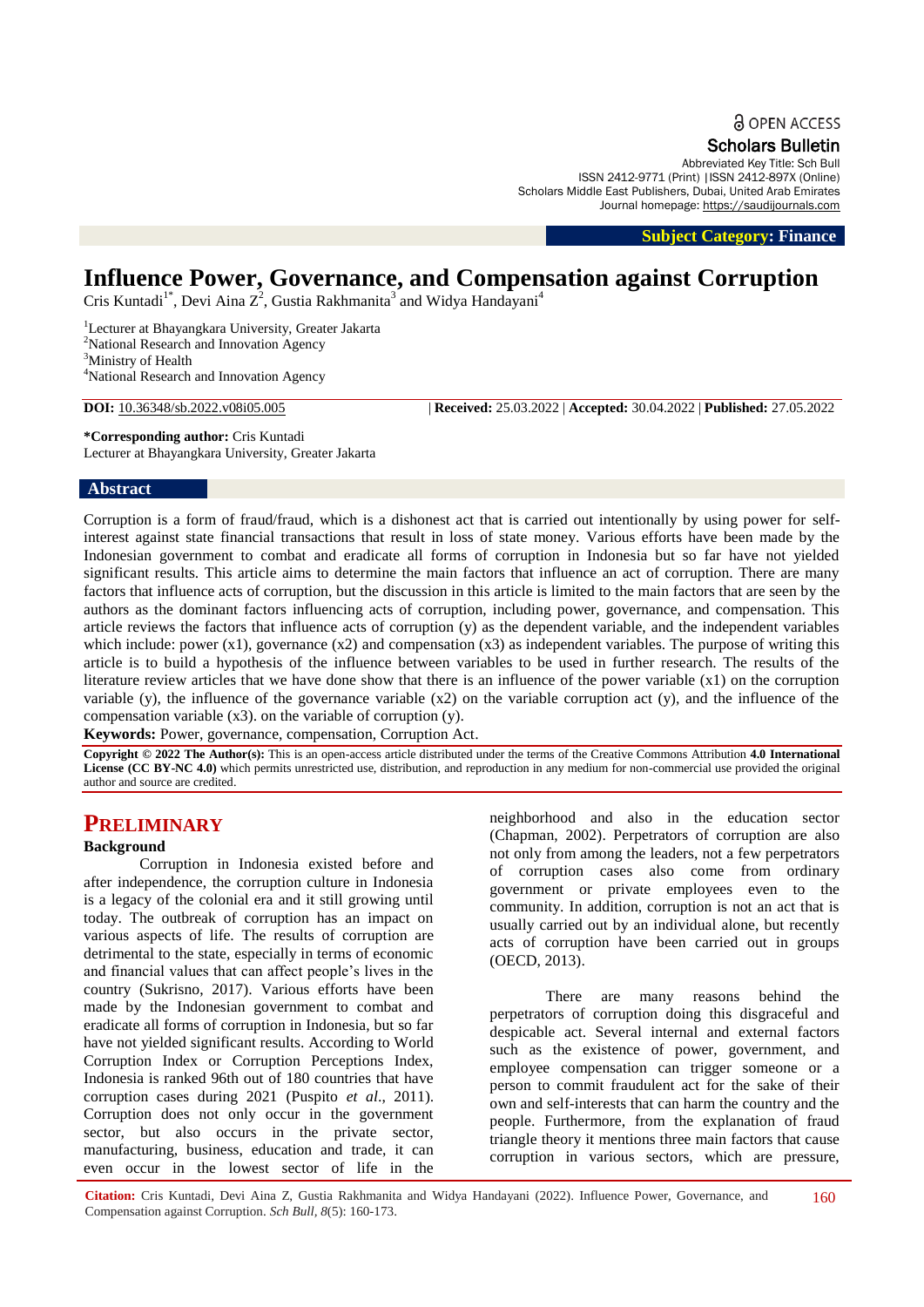opportunity, and rationalization. The pressure factor usually occurs because of economic pressure, political pressure, and for the opportunity factor usually occurs due to lack of good governance on a government, last the rationalization factor occurs because a person justified someone's action that commits fraud because the lack of understanding of the meaning of corruption is (Wicaksono & Prabowo, 2022). The democratic system of Indonesian government has a hand in the election of state administrators. The community directly elects the leaders of this country, whether is a president, governor, mayor, and even regent who usually comes from the nomination of a political party. Political parties that win in the general election have a large enough opportunity to place their political cadres to occupy a high position in the central and or regional government (Wijayanti *et al*., 2018). Pancasila Democracy system that was implemented after the collapse of the old order actually made corruption more widespread, most of the time corruption acts were actually carried out by public officials who were trusted and elected directly by the people. Abuse of power by public officials is the embryo of corruption in the government (Syarif & Faisal, 2019).

Corruption and power are like two sides that cannot be separated, where the journey of power is an entry point for corrupt acts. Lord Acton (1834-1902 as cited in Lazarski, 2021) said "power tends to corrupt, and absolute power corrupt absolutely" it means the main gap for rulers to commit corruption is power, with power they had rulers tend to have authority to determine policy, no matter how small the power is, it has the potential to create corruption (Yanto *et al*., 2020). The development of the public administration system in the democratic system of Indonesian government demands improvements in the administration of government, the main function of the government in carrying out public service tasks to the community is considered not optimal, in fact there are still many government and regional agencies that still have far-reaching or extensive governance, from the principles of good governance, this can be a gap for acts of corruption in the government sector. Governance that has not gone well, where transparency, accountability, participation, legal empowerment, and government internal control is still weak in maintaining effectiveness and efficiency as well as justice or fairness in managing the country is another factor causing corruption in Indonesia (Firmansyah & Syam, 2021).

In serving the public, the government is assisted by state civil apparatus spread across various central and regional government agencies. Civil servants conventionally have small salaries, but the workload and high work demands as civil servants in the new era of public management are considered unbalanced by government employees so it is not surprising that there are still many cases of corruption and fraud in several government agencies in Indonesia (Hutahaean & Pasaribu, 2022). Therefore, the government must improve and pay attention to the welfare of the state apparatus as stakeholders who are directly involved and responsible for public service activities. Provision of proper compensation in accordance with the workload of each government employee is a form of government attention and efforts to prevent corruption that can be carried out by civil servants (Tjiptoherijanto, 2014). Based on the background that has been described, public power, governance and proper compensation are interrelated as factors that influence acts of corruption. However, in several studies that have been conducted in Indonesia, one of the factors of corruption actually shows a negative or no effect. This makes authors interested in conducting further research through the study of various related literature, with the title The Effect of Power, Governance and Compensation Against Corruption.

# **Formulation of the problem**

From the background that has been disclosed, the authors try to describe several formulations of the problems that will be discussed, including:

- 1. Does power affect acts of corruption?
- 2. Does governance have an effect on acts of corruption?
- 3. Is compensation influential to action corruption?

#### **Writing purpose**

Based on the formulation of the problem that has been made by the authors, the research objectives include

- 1. To find out the influence of power on acts of corruption
- 2. To find out the effect of good governance on corruption
- 3. To determine the effect of compensation on acts of corruption

#### **THEORITICAL REVIEW**

#### **Corruption Acts**

Corruption is part of deception most known as fraud. There are various forms of fraud in various fields of life have been known, such as fraud in finance, fraud in education, fraud in competition, and in other fields. Nevertheless, fraud in any fields is an act that cannot be justified and is contrary to applicable moral regulations and norms, this is because fraud can harm many people (Brytting *et al.*, 2016). Fraud or corruption means a deliberate action against the regulation that is carried out to harm others and for the benefit of their selfinterest. According to Criminal Code or KHUP it has been explained that fraud is a various action criminal crimes and offenses that have sanctions (Yogi Prabowo, 2014). Based on the report of the Association of Certified Fraud Examiners that conducted by Murdock (2018), there are three kinds of fraud including; (1)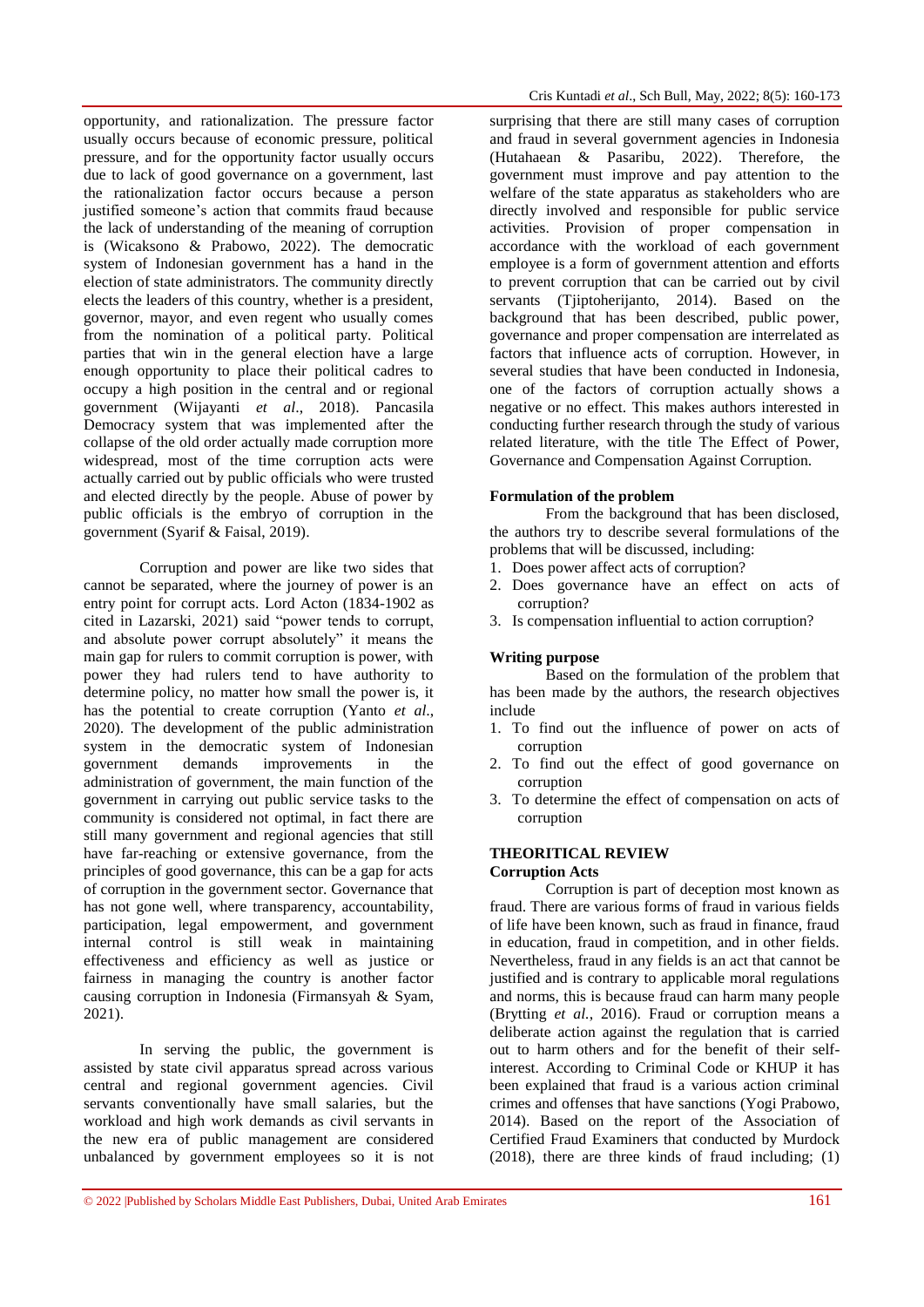fraudulent financial statements; (2) fraudulent misappropriation of assets; and (3) fraud in the form of corruption.

Corruption is part of the type of fraud that often occurs in developing countries in Asia, but does not rule out the possibility that it can also occur in developed countries. Corruption originated from language Latin corruption which means rotten, damaged, distorted (Sasongko W, 2017, p.2). According to the Big Indonesian Dictionary, corruption means the misappropriation or misuse of state money (companies and so on) for personal or other people's gain. Meanwhile, Law Number 31 of 1999 Article 2 concerning Eradication of Criminal Acts of Corruption defines corruption as an action carried out by anyone who unlawfully enriches himself or another person or corporation that can harm state finances or the country's economy. On the other hand, understanding corruption is the act of public officials, whether politicians or civil servants and other parties involved in something action no reasonable, illegal, abusing trust authorized public to get profit unilaterally (Sasongko W, 2017:2).

The types of acts of corruption according to law number 20 of 2021 concerning the Eradication of Corruption Crimes include:

- a. State financial loss, according to law number 1 of 2004 concerning the state treasury is an act that is against the law or neglect of obligations which directly causes the state to lack money, securities, and goods in real terms in definite amounts.
- b. Bribery, article 5 paragraph 1 states that bribery is an act of giving or promising something to a civil servant or state administrator with the intention of doing or not doing something in his position that is contrary to his obligations.
- c. Embezzlement in office is an act carried out by civil servants, state administrators or non-civil servants who intentionally destroy, falsify, destroy, omit valuable documents used for the administration of examinations.
- d. Extortion is an unlawful act carried out by state officials forcibly to someone to give something or do something for their own benefit.
- e. deed cheating, deed no honest person who harms the interests of others with the motive of seeking profit by going against the rules and laws.
- f. are direct or indirect actions directly with \_ on purpose join as well as in activity procurement or project government.
- g. Gratification is a gift in a broad sense which includes the provision of money, goods, rebates (discounts), commission on interest-free loans, travel tickets, travel, lodging facilities, and other facilities provided free of charge.

In carrying out the wheels of the economy and in order to realize state development, the government establishes project activities that are financed by the state or regional revenue budget (APBN/D). There is a symbiotic relationship of mutualism between the government and entrepreneurs could become gap the occurrence of acts of corruption in the realization of government projects. Corruption in the government sector can be described as the existence of pressure from entrepreneurs on regional heads or vice versa so that the tender is won by certain entrepreneurs who have already done so own agreement one each other, then price goods/services raised then difference each other divided (Satryo G, 2022) or payment more from the rate that should be for the management of a business license to the authorized officer so that it can be issued quickly without following the applicable procedures.

According to Sasongko Warso (2017, p.4) in his book entitled "Corruption" divides acts of corruption into four types, including;

- 1. Bribery, which means giving or receiving a gift or promise.
- 2. Embezzlement in office.
- 3. Extortion in office.
- 4. Participate in procurement.

Cris Kuntadi in the book Sikencur (2017, p.42) categorizes corruption into five groups, including:

- 1. Bribery
- 2. Tender arrangement
- 3. Economic blackmail
- 4. Unauthorized gratuities
- 5. Conflict of interest

Based on statistical data from the corruption eradication commission, the types of corruption that often occur in Indonesia are bribery corruption and acts of corruption in the process of procuring goods or services in the government sector, here is a list of acts of corruption by type of case from 2017-2021.

| $\frac{1}{2}$<br>$\mathbf{A}$ , pv of out |      |      |      |      |      |              |
|-------------------------------------------|------|------|------|------|------|--------------|
| Case                                      | 2017 | 2018 | 2019 | 2020 | 2021 | <b>Total</b> |
| Procurement of Goods/Services             | 15   |      | 18   | 30   | 47   | 27           |
| Permissions                               |      |      |      |      |      |              |
| <b>Bribery</b>                            | 93   | 168  | 119  | 56   | 51   | 487          |
| Budget abuse                              |      |      |      |      |      |              |
| Extortion                                 |      |      |      | ◠    |      |              |
| TPH                                       |      | h    |      | ⌒    |      | 28           |

**Table-1: Corruption Crimes by Type of Case**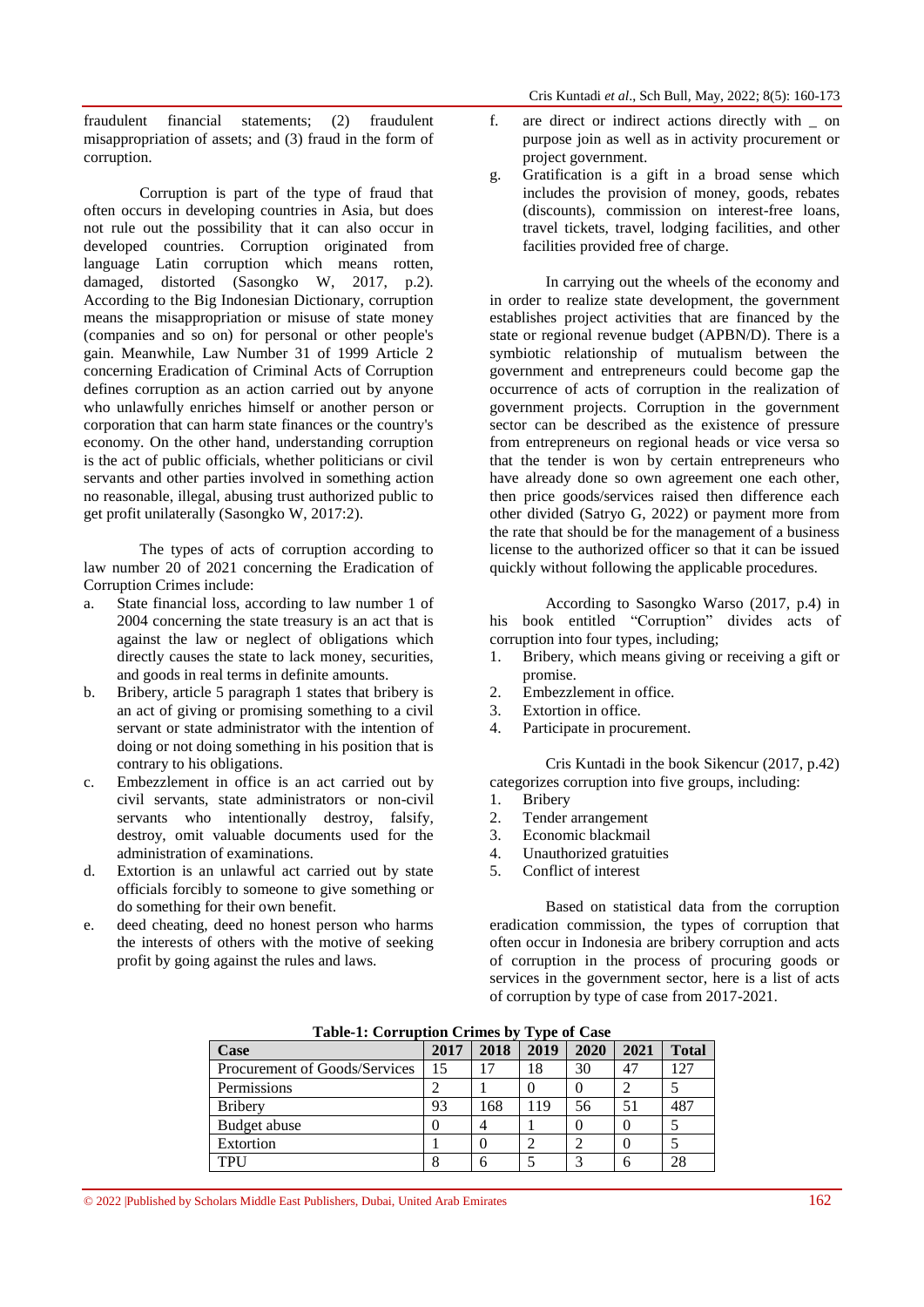Cris Kuntadi *et al*., Sch Bull, May, 2022; 8(5): 160-173

| <b>Case</b>                        | 2017 | 2018 | 2019 | 2020     | 2021 | <b>Total</b> |
|------------------------------------|------|------|------|----------|------|--------------|
| <b>Obstructing the KPK Process</b> |      |      |      |          |      | O            |
| Amount                             |      | 199  | .45  | $\Omega$ |      | 663          |

Source: KPK statistics data

Corruption is one of the problems that greatly damage the order of state life that has not been resolved, especially for developing countries (Sondang Mala, 2016), besides that corruption is also an extraordinary crime (extra ordinary crime) and is included in the crime as a whole. doctrinal giving bad impact in all field life and hard eradication (Yanto Oxidelfa, 2020, p.75,78).

Based on the World Corruption Perception Index (CPI) survey in 2021 conducted by Transparency International regarding corruption in public and political positions. out of 180 countries, there are 10 countries with the highest and lowest GPAs, which are presented in the following table:

|          | Table-2; Thuex Perception Highest World Corruption 2021 |              |        |    |             |              |        |  |
|----------|---------------------------------------------------------|--------------|--------|----|-------------|--------------|--------|--|
| $\bf No$ | Country                                                 | <b>Score</b> | Rating | No | Country     | <b>Score</b> | Rating |  |
|          | Denmark                                                 | 88           |        |    | Sweden      | 84           |        |  |
|          | Finland                                                 | 88           |        |    | Switzerland | 84           |        |  |
|          | New Zealand                                             | 88           |        |    | Netherlands | 82           |        |  |
|          | norway                                                  | 85           |        |    | Luxembourg  | 81           |        |  |
|          | Singapore                                               | 85           |        | 10 | Germany     | 80           | 10     |  |
|          |                                                         |              |        |    |             |              |        |  |

# **Table-2: Index Perception Highest World Corruption 2021**

**Source:** Transparency.org

|  |  | Table-3: Lowest World Corruption Perception Index in 2021 |  |
|--|--|-----------------------------------------------------------|--|
|  |  |                                                           |  |

| N <sub>0</sub> | <b>Country</b>           | <b>Mark</b> | Rating | N <sub>0</sub> | Country     | <b>Mark</b> | Rating |
|----------------|--------------------------|-------------|--------|----------------|-------------|-------------|--------|
|                | Turkmenistan             | 19          | 171    | n              | Yemen       | 16          | 176    |
|                | <b>Equatorial Guinea</b> |             | 172    |                | Venezuela   | 14          | 177    |
|                | Libva                    |             | 173    |                | Somalia     | 13          | 178    |
|                | Afghanistan              | 16          | 174    |                | Svria       | 13          | 179    |
|                | North Korea              | 16          | 175    | 10             | South Sudan |             | 180    |
|                |                          |             |        |                |             |             |        |

**Source:** Transparency.org

Countries with index perception corruption best 1st place was won by Denmark with mark perception of 88, and the value of the same perception is also achieved by Finland and New Zealand with order second and third best in the world. However, the lowest corruption perception index with a value of 11 which is in the last rank out of 180 countries is South Sudan, a small country in East Africa, while Indonesia based on the world corruption perception index is ranked 96th in the world with a value of 38.

Crime act corruption besides bother the country 's economy to result in loss State finances also have an impact on joints life others, such as government, law, defense and security (R. toto sugiarto, 2021; 1-9).

#### a. Impact on the economy

Corruption can have a major impact on a country's economy, including:

1. Sluggish growth economy and investment, corruption cause not high efficiency \_ on the use of state money, thus making it difficult for a country's economic development. Corruption cause height cost permission investment thus making investors reluctant to invest and prefer countries that are not corrupt.

- 2. Of technical specifications for goods and services on projects big infrastructure government as roads, bridges, rails, airports cause quality Becomes low and easily damaged or collapsed.
- 3. Increasing poverty, corruption makes the economy worse and the people more difficult, disrupting the political stability of a country causing height inflation, the prices of basic needs become expensive, besides that access to employment is also increasingly difficult, causing a lot of unemployment.

b. Impact on government

- 1. Social ethics die, corruption destroys social ethics and human morals, honesty is something that is difficult to enforce.
- 2. The bureaucracy is inefficient, the business licensing system and investment are difficult because they have to go through a complicated bureaucracy.
- c. Impact on politics
- 1. Corrupt leaders, the tradition of bribery or giving money by prospective leaders who participate in democratic parties to get people to vote for them, makes people feel as if they are required to choose corrupt leaders.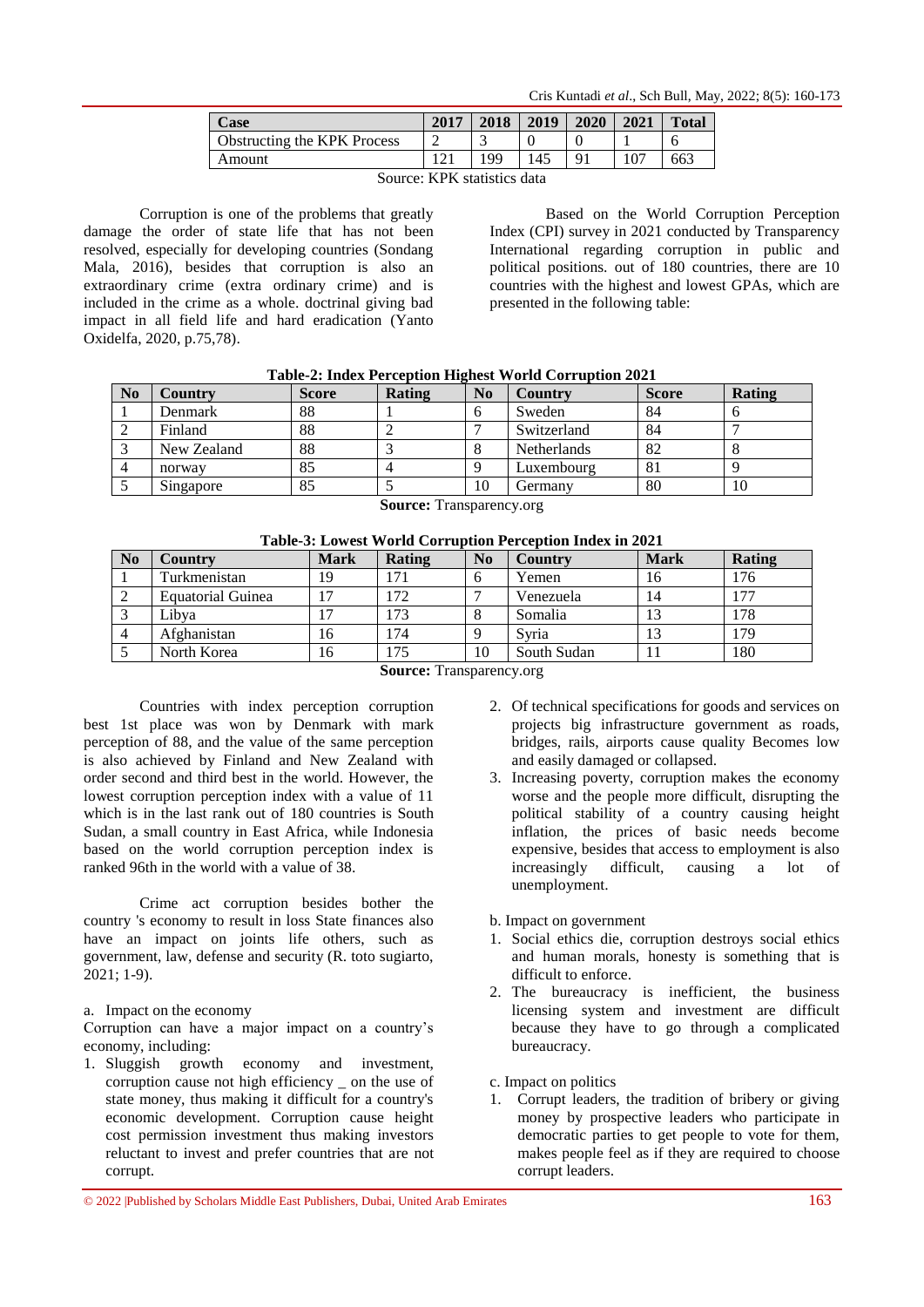- 2. Strengthen plutocracy, plutocracy is system politics controlled by people who have big capital.
- 3. The public no longer believes in democracy, the high number of corruption cases carried out by state officials, legislature, judiciary, and executive makes people no longer believe in it, people are reluctant to enliven the Democratic Party in choosing people's representatives.

d. Impact in the field of law

- 1. Ineffective laws and regulations, if a public service is used as an object of extortion or bribery by irresponsible parties, it is possible that justice can be bought easily, laws that should be fair can now be bought.
- 2. Lost trust society, light punishment for the corruptors to make the corruptors look calm when ensnared by the law, the public does not see any difference between being punished or not for the corruptors for the corruption they have committed.

Every year the Indonesian people do not escape hearing news about cases of corruption committed by government officials, the Corruption Perception Index obtained in 2021 is ranked 96th in the world and better than the previous year 2020 which was ranked 102 in the world is a sign that the nation Indonesia is serious and continues to strive to combat all forms of corruption. The form of corruption prevention can be done by creating a strong and clean leadership system by improving the government's internal control system, planting anti-corruption education, and the main framework for anti-fraud governance.

In the book kencur, Cris Kuntadi make prevention into 8 elements of the fraud control system for acts of corruption, including:

- 1. Strong and clean leadership system.
- 2. Internalization of anti-fraud values and culture.
- 3. The main framework for anti-fraud program governance.
- 4. Policy effectiveness and enforcement of regulations.
- 5. Neutralization of fraud risk through prevention tools.
- 6. Search and find early cases of fraud that occur.
- 7. Investigate quickly and thoroughly any fraud cases found.
- 8. Routine monitoring, evaluating and reporting the effectiveness of the kencur.

Indonesia can look in the mirror from Denmark with the world's best corruption perception index for tips on overcoming and preventing unresolved corruption. Ambassador of Denmark to Indonesia Casper Kylnge gives tips that his country is free from corruption "we make the spirit of anti-corruption mainstream in Denmark" (Pratiwi Atmi, 2015.

national.tempo.com), zero tolerance for corruption in all government institutions, placing institutions such as the KPK in every government institution and an online complaint facility for every public to report any allegations of corruption in institutions and through the parliamentary openness scheme. Where all MPs must publish all monthly expenses (entertainment activities, travel expenses, gifts, official travel expenses, and expenses meeting official) they as supervisor behavior member parliament (Fahmi Andi, *et al*, 2014).

### **Power (X1 Variable)**

One of the ideals of the struggle of the Indonesian people as mandated in the 1945 Constitution is to create a just and prosperous society, so that an Indonesian state government is formed. The Unitary State of the Republic of Indonesia is run based on the principles of Pancasila democracy and the highest sovereignty rests with the people. The country's leaders are directly elected and trusted by the Indonesian people to be able to make Indonesia and all its people just, prosperous and prosperous, but ironically the leaders of the country who have been elected are not actually prospering their people but competing to prosper themselves with acts of corruption that make people are miserable.

Since the collapse of the old order, to the new order and reformation, every year news about corruption committed by state officials who are in positions of power has never been absent from the Indonesian mass media. corruption is not only carried out at the level of central government officials such as ministers, members of the DPR, but also to the lowest officials in government organizations, namely echelon IV officials. Only that government official \_ area from sabang until merauke also seems though race to do acts of corruption

In state administration activities, the government is run by civil servants, functionaries, bureaucrats and politicians. In every element of government, there are several positions of authority for a person to allocate very limited public resources (Adelina Fransiska, 2019) or so-called state administrators. According to law number 28 of 1999, state administrators are state officials who carry out executive, legislative or judicial functions and other officials whose main functions and duties are related to state administration in accordance with the provisions of applicable laws and regulations.

State officials who hold executive, legislative and judicial positions in the the central and regional governments have the power, authority and responsibility in taking a policy and or absolute decision regarding something that is the duty and function of each position they carry, with the power they have many public officials who actually abuse that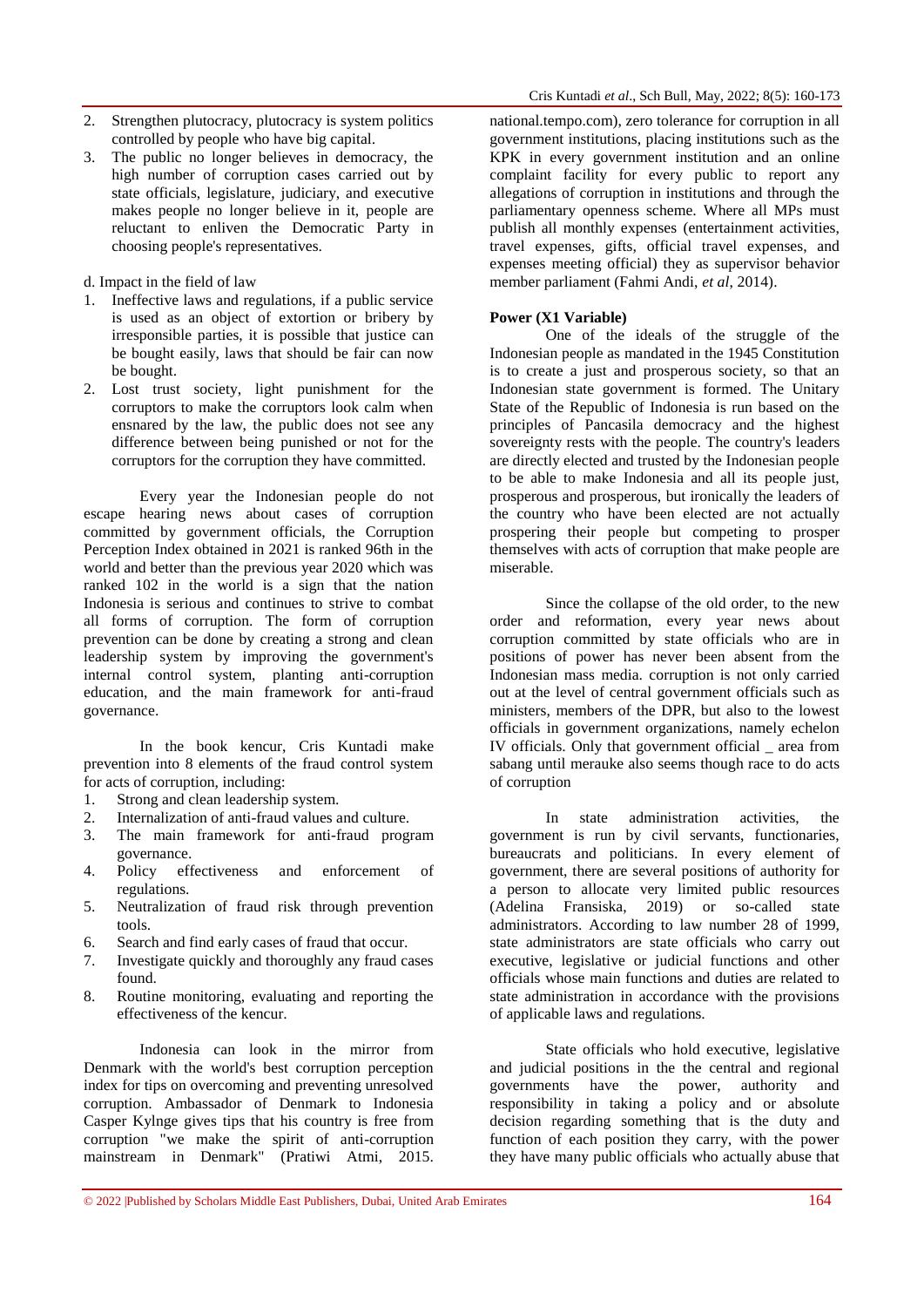power for profit. individual or group. A expert law Trisakti University, Abdul Fikar Hadjar say that potency strong a office government To do action corruption is the power it has (Yanto Oxidelfa, 2020). With this power, a government official has the authority to determine a public service policy that can benefit himself or his group so that it can harm the state and even the entire Indonesian people.

Public officials based on the scope of their government are divided into two, namely central government public officials and local government public officials, in law number 28 of 1999 public officials as state administrators include state officials at the highest state institutions, state officials at high state institutions, ministers , governors, judges, other state officials in accordance with the provisions of the applicable laws and regulations and other officials who have strategic functions in relation to the administration of the state in accordance with the applicable laws and regulations. There are two forms of state in the world, namely the form of a federation state and the form of a unitary state. In accordance with the mandate of the 1945 Constitution, the state of Indonesia is a unitary state with a republican form of government, in article 18 of the 1945 constitution it is explained that the Indonesian government adheres to a decentralized system, meaning that the unitary state of the Republic of Indonesia is divided into provinces, regencies and regions. The city was given the power to regulate its own household or government affairs, but the ultimate power was still held by the central government.

Decentralized governance systems bring government closer to the people by empowering local governments and organizing public oversight at the

local level. The existence of a decentralized system means the emergence of public power in the provinces, regencies and cities, this is in line with the 1945 Constitution article 18 paragraph 3 which states that "provincial, district and city regional governments have regional representative councils whose members are their members are elected through general elections" and paragraph 4 which states that "governors, regents and mayors are elected democratically as heads of provincial, district and city governments respectively.

The decentralized government system was implemented in line with the enactment of Law No. 22 of 1999 concerning Regional Government. The purpose of granting regional autonomy is so that public services and welfare will increase as well as the development of democratic life, justice, equity and better relations between the central government and regional governments to maintain the unity of the Republic of Indonesia.

Decentralization with regional autonomy has actually become a gap for local public officials to commit acts of corruption. This is due to the lack of control, monitoring and evaluation from the central government, as well as great power to local officials which has an effect on the alignment of public officials against certain citizens or groups (Sondang Mala, 2016).

Statistical data from the corruption eradication commission from 2017-2021, based on the agency category, shows that local governments and ministries and/or institutions have committed the most corrupt acts.

| Table-4. Corruption by agency |      |      |      |          |      |              |  |
|-------------------------------|------|------|------|----------|------|--------------|--|
|                               | 2017 | 2018 | 2019 | 2020     | 2021 | <b>Total</b> |  |
| DPR/DPRD                      |      |      |      | 0        |      | 20           |  |
| Ministries/Agencies           | 31   | 47   | 44   | 17       | 20   | 159          |  |
| <b>BUMN/BUMD</b>              | 13   |      | 17   | 13       |      | 55           |  |
| Commission                    |      |      |      | $\Omega$ |      | 0            |  |
| Provincial government         | 15   | 29   | 11   | 13       |      | 74           |  |
| Regency/City Government       | 53   | 114  | 66   | 48       | 74   | 355          |  |
| Total                         | 121  | 199  | 145  | 91       | 107  | 663          |  |

**Table-4: Corruption by agency**

**Source:** KPK statistical data

The great power of state administrators both in the central and regional governments over the management of the APBN/D budget, the selection of other officials within the central or regional government, granting permits for owned resources, making regulations, procurement of goods and services causes these officials to often carry out fraudulent acts

that harm state finances, besides that, it can also create new dynasties of power as successors to existing powers, while based on statistical data from the corruption eradication commission for five years to behind the trend of action criminal corruption based on position served as following: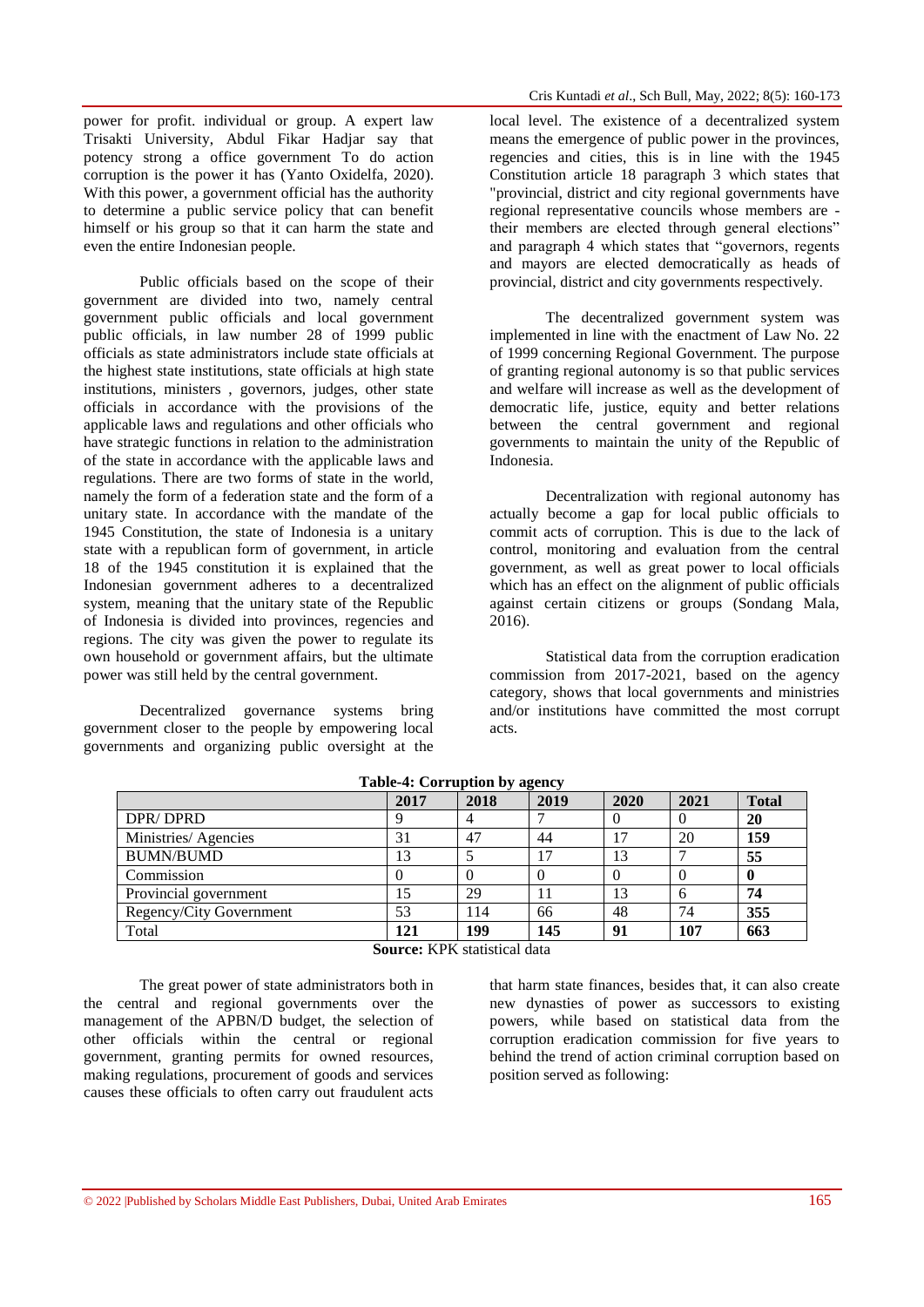|                      | Table-5: Corruption based on position |      |      |      |          |              |  |  |
|----------------------|---------------------------------------|------|------|------|----------|--------------|--|--|
|                      | 2017                                  | 2018 | 2019 | 2020 | 2021     | <b>Total</b> |  |  |
| member of DPR/DPRD   | 20                                    | 103  | 10   | 23   | 30       | 186          |  |  |
| Head of Institution  | $\theta$                              |      |      | 4    | $\Omega$ | 7            |  |  |
| Governor             |                                       |      |      | 0    |          | 5            |  |  |
| Mayor                | 13                                    | 30   | 18   | 10   | 19       | 90           |  |  |
| Echelon I/ II/III    | 43                                    | 24   | 26   | 10   | 16       | 119          |  |  |
| Judge and Prosecutor | 4                                     |      |      | 0    | $\theta$ | 12           |  |  |
| Police               | $\theta$                              |      |      | 0    |          |              |  |  |
| Lawyer               | $\theta$                              |      |      |      |          | 6            |  |  |
| <b>Total</b>         | 81                                    | 169  | 61   | 47   | 68       | 426          |  |  |
|                      | <b>Cource:</b> KDK statistics data    |      |      |      |          |              |  |  |



From a total of 426 cases over five years, from 2017 to 2021, the largest corruption crimes by profession were carried out by members of the DPR/DPR as many as 186 cases . action corruption , members of the DPR/DPRD which functionally have legislative and supervisory functions over state finances in both the central government and regional governments. the highest power of government is in the hands of the people's representatives, state administration officials who act as the main originators of a government policy chosen by the Indonesian people are the ones who abuse the authority of the power they have the most. In second place, 119 acts of corruption were mostly carried out by echelon I, II, and III public officials, both in the central government and in regional governments, and for the third place, 90 corruption crimes were mostly committed by mayoral officials.

In Indonesia, news about corruption is never absent from the public every month, corruption in Indonesia is like a mushroom that can thrive without knowing time. criminal acts of corruption committed by corruptors do not seem to care about the conditions of concern and the financial chaos that is being experienced by the state. With the power possessed by corruptors, most of whom are organizing officials, they actually take advantage of all major government projects for their personal gain, even when conditions are concerned about the consequences of COVID-19. this is proven by the arrest of the minister of social affairs, Julian coal, in the KPK's arrest operation in 2021 for a corruption case procurement help social handling of covid-19 worth IDR 17 billion (Sahara Wahyuni, 2021. national.kompas.com). Other than that there is also a case act criminal corruption congregation that is done Chairman of the House of Representatives Setya Novanto *et al*. in 2017 in the E-KTP mega project up to cost the state Rp. 2.3 trillion (Retaduti Astari Elza, 2022, national.kompas.com). Cases of criminal acts of corruption committed by public officials because of the power they have are difficult cases to eradicate, in early 2022 the KPK has arrested three regional heads in a red-handed operation carried out during January, the mayor of Bekasi Rahmat Effendi with the mode of corruption bribe project procurement goods and

services as well as auction position, Abdul Gafur Mas'ud Regent Sharpener North Paser with corruption case of bribery in the procurement of goods and services and licensing projects, and the Regent of Langkat, Published a War Plan with the corruption case of bribery in the procurement of goods and services (ICW.org, 2022).

# **Governance (Variable X2)**

Good governance has an effect on acts of corruption, where good governance can be realized through the collaboration of three main actors, namely the government, the private sector and civil society. The definition of good governance in the World Bank's version is defined as the implementation of management or management within the government in a solid and accountable manner and based on the principles of an efficient market as well as preventing corruption both administratively and politically.

Governance according to the United Nations Development Program (UNDP) is the exercise of economic, political and administrative authority to deal with a country's problems at every level. Good governance is a prerequisite for achieving sustainable development at the local, provincial, and central levels.

Good governance is the administration of government that upholds the mandate of the people, by objective for Upgrade independence, justice social and development nation sustainable (Rahayuningtyas Dwi PA, 2017). A country free from corruption indicates the implementation of a good governance system; this is because good governance is believed to reduce the level of corruption.

Good governance means governance that develops and applies the principles of professionalism, accountability, transparency, excellent service, democracy, efficiency, effectiveness, supremacy. Law, and can be accepted by the whole society. (Firmansyah VZ, 2017) or in other words, good governance is a manifestation of the implementation of government related to social, cultural, economic and political matters by prioritizing the interests of the people and

**Source:** KPK statistics data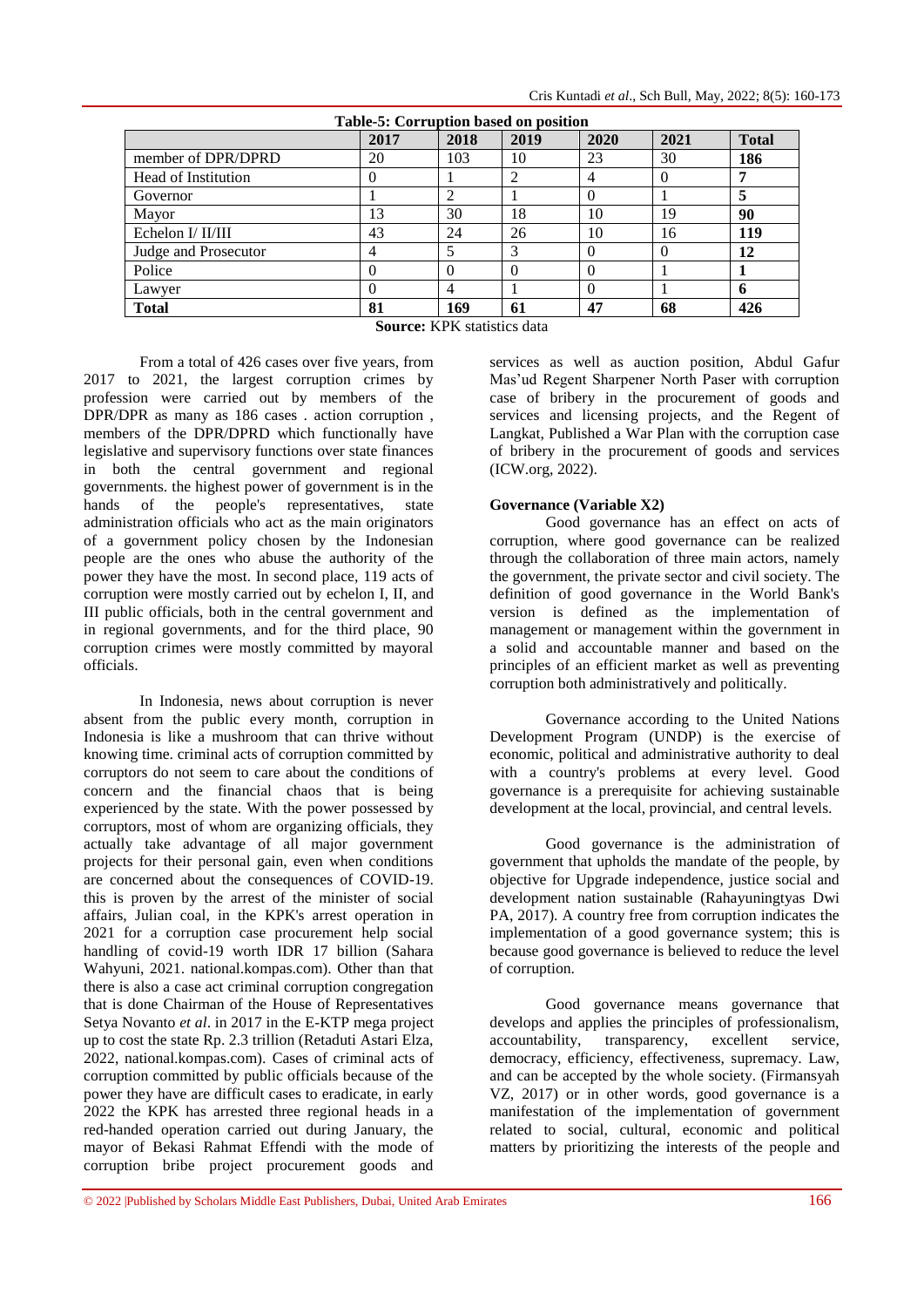the ideals of the state which are regulated based on applicable norms.

Corruption usually occurs due to a lack of monitoring of the performance of a system that exists within a government and the application of good governance principles such as lack of accountability, lack of citizen involvement to participate, hampered dissemination of correct and relevant information needed. Public related service public and not existence system information integrated (Naher Nahitun *et al.* 2020). Good governance means allocating better and consuming available resources in a measurable, efficient, and effective manner.

For the realization of good governance, public participation, use of information technology and internal control systems in government activities is required. The public can be the main source of information for the government in assessing government performance, the public can report fraud fraud that occurs in government activities. Information technology is needed as a medium for transparency of government public service activities, and an internal control system is needed in order to assess the efficiency and effectiveness of the use of resources in government activities in order to prevent fraud.

Good governance is management in government in a solid and accountable manner and based on principles efficiency and prevention corruption good by politics and administration (Handayani FA, 2019). Good governance is an innovation to improve the integrity of public managerial that is reliable and present as a solution to solve problems that occur in a country.

#### **Compensation (X3)**

The provision of compensation to all employees is a mandate of the 1945 Constitution Article 28 D paragraph 2, namely that everyone has the right to work and to receive fair and proper compensation and treatment in an employment relationship. Compensation is the right of every employee or non-employee who is paid at a certain time each month for remuneration for the work he has done in realizing the company's goals. According to the Big Indonesian Dictionary (KBBI), compensation is a monetary or non-monetary reward given to employees in a company or organization.

The provision of compensation to workers in government and state administrators is regulated in various applicable laws and regulations. Law Number 43 of 1993 which was changed to Law Number 5 of 2014 concerning State Civil Apparatus states that the government is obliged to provide salaries to Civil Servants with an appropriate value according to their workload and responsibilities so as to spur productivity and ensure the welfare of employee's civil state.

Government Regulation Number 7 of 1977 which was changed to government regulation number 15 of 2019 concerning the salary regulation for civil servants states that the amount of salary for civil servants is paid according to their rank in a series of staffing arrangements and is entitled to family allowances and position allowances and is entitled to an increase in basic salary in order to improve the performance and welfare of the state civil apparatus. On the other hand, in law number 28 of 1999 concerning free state administrator clean and free from corruption, collusion and nepotism states that every state administrator who carries out executive, legislative or judicial functions and other officials has the right to receive salaries, allowances and other facilities in accordance with applicable regulations.

Compensation is the right to something that must be received by employees in the form of physical and non-physical which is calculated according to the service or performance that has been given to the company (Ramadhany Indra, 2017). Compensation calculations by agency management must be proportional so that employees feel that their needs are fulfilled. Financial problems, where public servants are not provided with appropriate incentives, salaries, benefits will be a fundamental consequence irregularities and fraud in practice - practice service public ( Naher Nahitu, 2020).

In some countries compensation is given based on the risk of the work for which they are responsible. high job risk must be balanced with large compensation and vice versa. Public sector workers are considered to have a lower job risk compared to private employees: this means that civil servants earn more salary, smaller compared with employee private sector (Boris Podobnik, *et al*.). The salary gap can trigger fraudulent acts in the government.

Compensation is important for life employee government, employee government no could request increase wages because because has set in regulation regulation legislation (Wicaksono G and Prabowo TJW, 2022). Salary based on class and years of service. Some employees who feel dissatisfied will because they feel that they are not commensurate with their workload, it will trigger them to commit acts of corruption.

In the book Sasongko Warso (2017, p.3) argues that one of the causes of corruption is the very low salary of government employees. small civil servant salary comparable with need more and more life increasing every day. but this opinion is analyzed by B. Soedarsono (Sasongko Warso, 2017. p.3), according to him, "lack of salary is not the main factor causing corruption, because many people who have sufficient income also commit acts of corruption.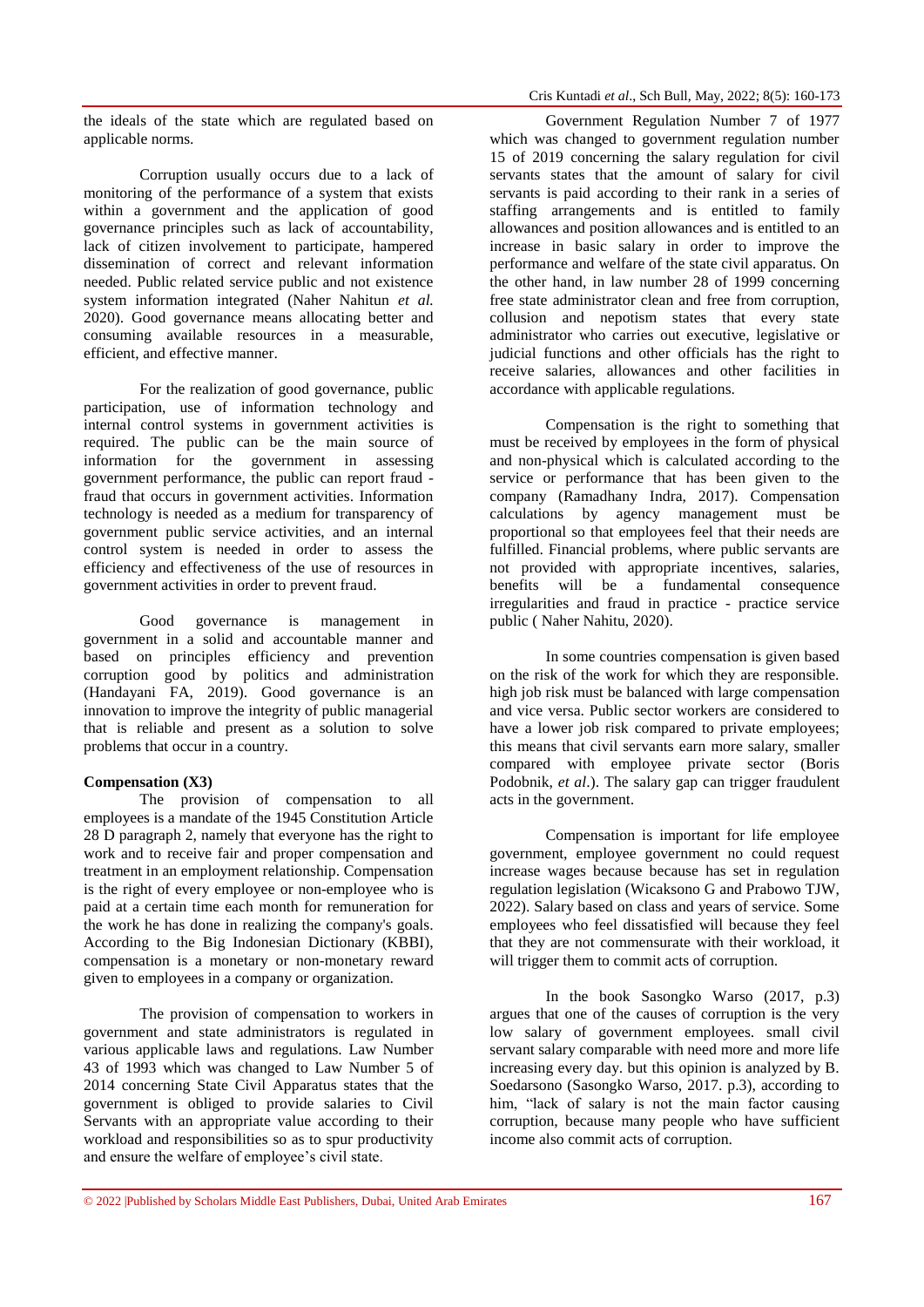|                         | <b>Table-5: Relevant Past Research</b>                     |                                                                                                                                                                          |                                        |                                                                                                                     |  |  |  |  |
|-------------------------|------------------------------------------------------------|--------------------------------------------------------------------------------------------------------------------------------------------------------------------------|----------------------------------------|---------------------------------------------------------------------------------------------------------------------|--|--|--|--|
| N <sub>o</sub>          | <b>Author (Year)</b>                                       | <b>Previous Research Results</b>                                                                                                                                         | <b>Similarities to</b><br>this article | <b>Difference with this article</b>                                                                                 |  |  |  |  |
| $\mathbf{1}$            | Nahitun Naher, et al.<br>(2020)                            | Institutional governance, Salaries<br>and benefits bad, Incentive less,<br>Abuse authority power positive and<br>significant effect on acts of<br>corruption             | $x1, x2, x3$ affect<br>y               | nothing _ difference, all<br>element study before is in the<br>research of this article                             |  |  |  |  |
| 2                       | Indra Ramadhany<br>(2017)                                  | Control System, Information<br>Asymmetry, Compensation<br>Suitability, and Good Corporate<br>Governance have an effect positive<br>and significant to acts of corruption | x3 affects y                           | Control systems, information<br>asymmetry, and good<br>corporate governance have an<br>effect on acts of corruption |  |  |  |  |
| $\overline{\mathbf{3}}$ | Mala Sondang<br>Silitonga (2016)                           | Decentralized Leadership, Power /<br>influential public office positive<br>and significant to acts of corruption                                                         | x 1 affects y                          | Leadership Decentralization<br>has an effect on corruption                                                          |  |  |  |  |
| $\overline{4}$          | Raden Iman Al Hafis<br>and Moris Adidi Y<br>(2017)         | abuse of power has a positive and<br>significant effect on acts of<br>corruption                                                                                         | x1 affects y                           | does not exist because the<br>variable in previous research<br>is only 1 variable                                   |  |  |  |  |
| $\overline{5}$          | Gilang Satryo W and<br>Tri Jarmiko WP (2022)               | financial performance, regional<br>income, regional capital<br>expenditure, personnel expenditure<br>have a positive and significant<br>effect on acts of corruption     | x3 affects y                           | financial performance,<br>regional income, capital<br>expenditures have an effect on<br>acts of corruption          |  |  |  |  |
| 6                       | Fitria Andalus<br>Handayani, Mohamad<br>Ichsana (2019)     | Good Governance in Indonesia has<br>an effect on acts of corruption                                                                                                      | x2 affects y                           | does not exist because the<br>variable in previous research<br>is only 1 variable                                   |  |  |  |  |
| $\overline{7}$          | Boris Podobnik, Vuk<br>Vukovic, H Eugene<br>Stanley (2015) | Compensation gap affects acts of<br>corruption                                                                                                                           | x 3 affects y                          | does not exist because the<br>variable in previous research<br>is only 1 variable                                   |  |  |  |  |
| 8                       | Vicky Zainul<br>Firmansyah, and<br>Firdaus Syam (2017)     | Lack of implementation and<br>application of the principles of<br>good governance in the<br>administration of the state, has an<br>effect on acts of corruption          | x2 affects y                           | does not exist because the<br>variable in previous research<br>is only 1 variable                                   |  |  |  |  |
| 9                       | <b>Bi Concerned Amrih</b><br>Rahayuningtya (2017)          | Governance and E-Government<br>have an effect on acts of corruption                                                                                                      | x2 affects y                           | E-Government affects acts of<br>corruption                                                                          |  |  |  |  |
| 10                      | Mala Sondang<br>Silitonga et al. (2019                     | Leadership, power, influence on<br>acts of corruption.                                                                                                                   | x1 affects y                           | does not exist because the<br>variable in previous research<br>is only 1 variable                                   |  |  |  |  |

# **WRITING METHOD**

This article is based on a systematic review of the literature. strategy for selecting journal articles related to acts of corruption that are influenced by factors of Power, Governance, Compensation. Data collection was carried out by searching for information from articles published through *Google Scholar, SINTA*  Kemendikbud and *Proquest*, besides that information related to the title of writing was also carried out through literature, books and news in the mass media, while still focusing on searching for information data on keywords. power, governance and compensation, several articles that will be the source of writing data are also limited to a time span of 10 years, namely between 2012 and 2021. Several articles talk about independent research variables, namely power (x1), governance  $(x2)$  and compensation worker  $(x3)$  who has the relationship with the dependent variable of corruption (y) according to the title of the writing is studied and analyzed. Data analysis is also done by

sorting and annulling articles that have similar topics, but the discussion of the variables does not describe the topic of writing so that the purpose of writing does not become biased.

# **DISCUSSION**

### **The Influence of Power on Corruption Acts**

Power and acts of corruption have always been an interesting discussion, especially in developing countries which are struggling to combat corruption, which is actually mostly done by state officials for the power they have. Research conducted by Nahitun \_ Naher, *et al.* (2020) with the theme *The Influence of Corruption and Governance in The Delivery of Frontline Health Care Service In The Public Sector: A Scoping Review of Current and Future Prospects in Low and Middle Income Countries of South and South-East Asia* in his research on South and Asian countries Southeast Asia which has a low level of GDP, low education and levels of democratic values (weak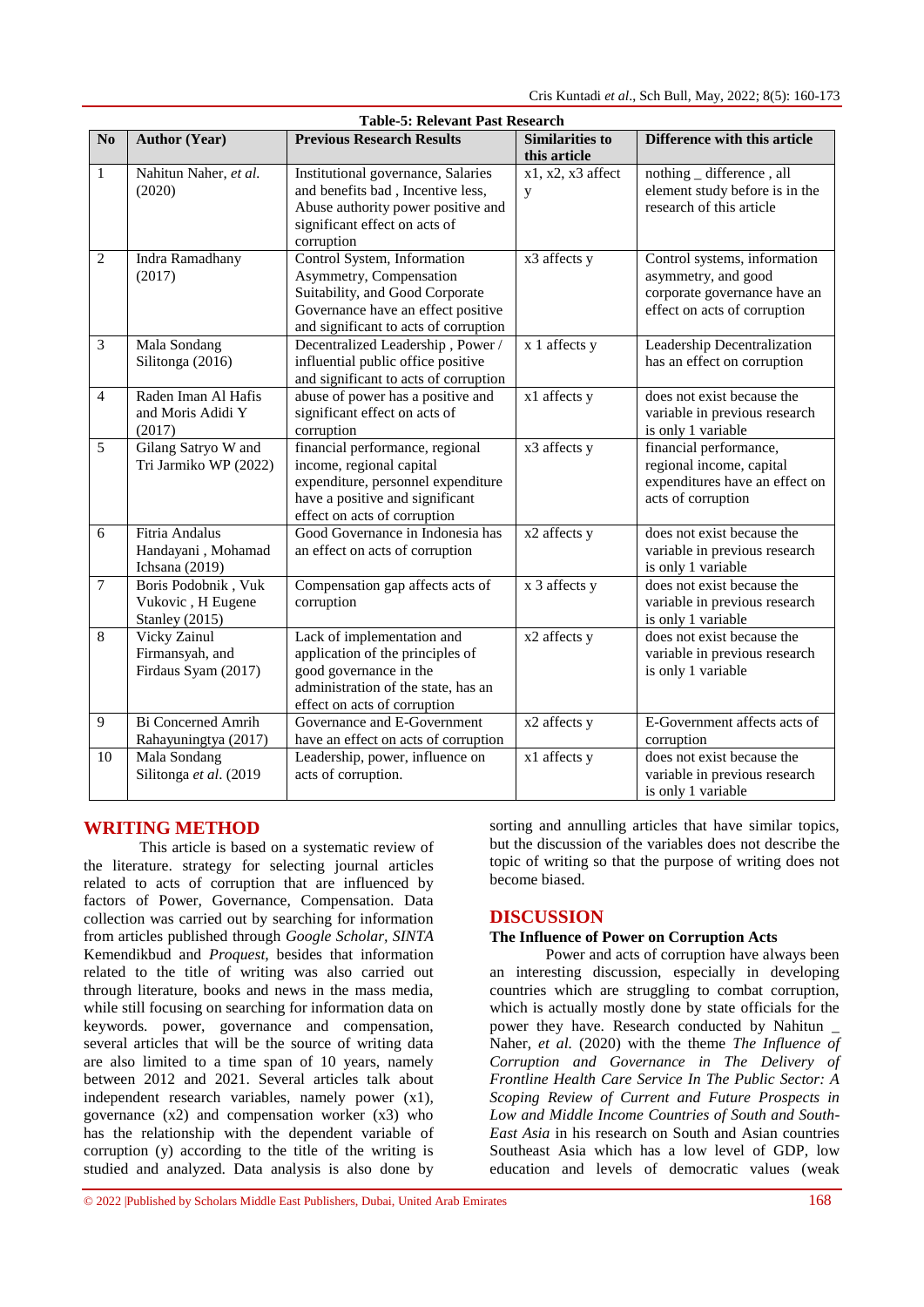application of governance) stated that whatever the form and dimension of corruption, the main factor is economic problems and leadership power that does not offer an appropriate compensation system (monetary compensation). and non-monetary), in addition to poor governance such as the absence of a control and supervision system, the absence of transparency and accountability as well as the strong concentration of power, responsibility and authority at the center of government and gaps in implementing the leadership hierarchy.

Mala sondang (2019) in a study entitled *setting a good example? the effect of leader and peer behavior on corruption among Indonesian senior civil servants* , stated that the leadership figures of public officials who have public power have contributed to the rationalization of corruption in a public organization. in addition to monitoring and sanctions, public officials as power holders in public services must be able to provide high moral values in order to set a good example for their employees. Public officials who firmly reject all forms of corruption will set an example directly to all staff under them.

Power affects acts of corruption, by having direct power the person has legitimacy over that power, so they can abuse that power to commit acts of corruption rampantly, this is because punishment is lower than the perceived results of corruption, with someone's power with it is easy to engineer accountability, to get that power someone needs capital so that when in power they do various ways to return the capital that has been spent to get that power (Iman Al Hafis , Raden and Moris Adidi Yogyakarta, 2017).

This is in line with the results of research conducted by Mala Sondang (2016) with the title *Institutional Change and Corruption of Public Leader*  which states that institutional changes in Indonesia from a centralized system to a decentralized system affect the increase in corruption in the regions.

Government decentralization creates privileges and advantages for local leaders to take advantage of the power they have for themselves and their groups. Some experts argue that decentralization does not reduce but only moves corruption from government center to government area (Mala Sondang 2016; Hadiz 2004; Kristiansen *et al.* 2008).

### **The influence of good governance on corruption**

Good governance must be able to synergize the relationship between the government, the private sector, and the community. The government as the executor of public services to the community must carry out good governance in accordance with developing and implementing the principles of good governance, namely professionalism, accountability, transparency of

excellent service, democracy, efficiency, and effectiveness, rule of law, and acceptable to society. Lack of implementation and application of good governance principles in state institutions and good state officials center and region give gap happening action corruption (vicky zainul, 2017), hal this is also in line with results research by Nahitun Naher (2020) where poor governance can lead to acts of corruption, due to lack of transparency, accountability and weak inefficiency and lack of citizen participation, lack of good governance will hinder the delivery of good quality public services . Failure in government governance occurs because there is no vision, mission and good planning in government.

When viewed in the development of Good Governance in Indonesia, in its implementation there are still leaks due to the lack of transparency as one of the main requirements of Good Governance, so that its implementation cannot be said to be good and fully successful. This can be seen from the Corruption Perception Index data. Clean government is a requirement in good governance, where the level of corruption in Indonesia is still low. relatively tall if compared with other Southeast Asian countries although experience improvement from year to year. Data from Transparency International Indonesia states that in 2014 Indonesia's Corruption Perception Index was still high ranked 107 behind Thailand and Malaysia, and far behind. Left behind from Singapore who occupied rank 7 (Andalus Handayani Fitri, Mohamad Ichsana Nur 2019).

Research on governance \_ government to act criminal corruption is also carried out by Dwi Prihatni AR (2017) with title study The Effect of Governance and E-Government on Corruption, the results of his research conclude that the application of good governance can reduce corruption in Indonesia, measuring the principles of governance using the principal component analysis method proves that the principles of good governance can reduce the chances of corruption in Indonesia. government.

### **Effect of compensation on acts of corruption**

In some developing countries in Asia India, Bangladesh and Pakistan, poor salaries and benefits, and lack of incentives and the absence of a remuneration system are factors driving the increase corruption in the sector service public as bribes and payments information (nahitun Naher, 2020). Corruption due to lack of compensation or salaries of public sector employees is also experienced in EU countries, most low-income European countries have public employees who are paid low salaries so they are more motivated to increase their income through corruption and accept bribes, not only that, corruption can also grow in middle-income European countries if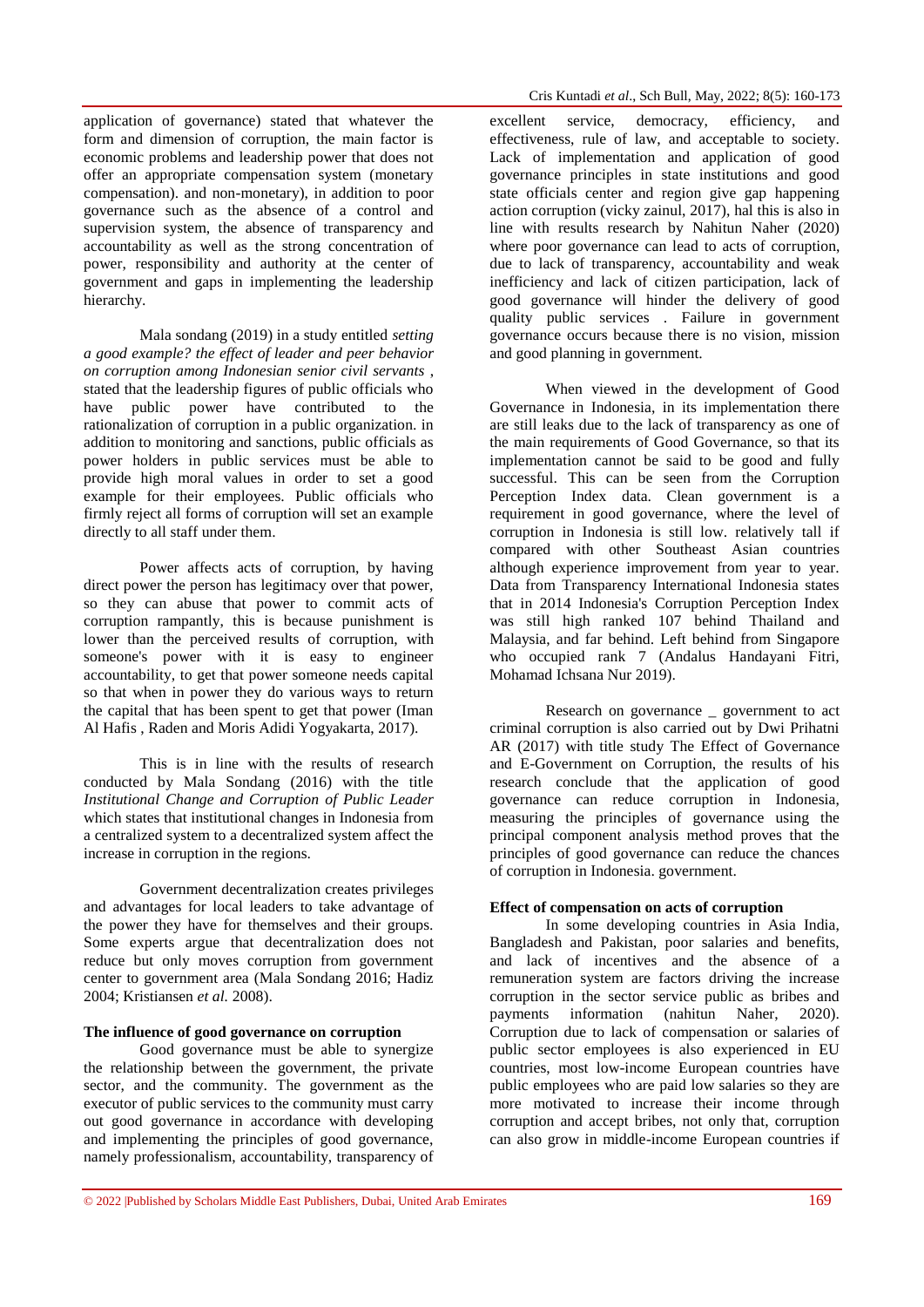there is an imbalance in employee wages public the more increased (Boris Podopnik, 2015).

In indonesia alone many research was conducted on how the effect of compensation on acts of corruption such as the research conducted by Indra Ramadhany (2017) entitled *the effect of internal control systems, information asymmetry, compensation suitability, and implementation of good corporate governance on the tendency of accounting fraud* , according to him, someone tends to do something to earn wages, A person's dissatisfaction with the rewards received from his work will motivate that person to increase his income by means of corruption. The suitability of compensation with the workload that is the responsibility of each employee can make individuals feel fulfilled so they do not commit acts of corruption. compensation can affect the actions and behavior of a person in an agency. the provision of appropriate compensation for employees is a guarantor of the level of welfare of employees, while for agencies or government compensation is a cost that can affect the level of efficiency and performance so that leaders need to consider properly in providing compensation.

Other research conducted by Gilang Satrio Wicaksono, *et al*. (2022) about influencing factors corruption in local governments in Central Java using the fraud triangle theory, the results of the research state that local government employee spending has a positive regression coefficient of 6305 with a significance level of 0.038 for acts of corruption, this means that the salary level of government employees has an effect on corruption in local government. Government employees who are dissatisfied with their salaries that are not commensurate with their workloads can trigger these employees to commit acts of corruption.

However need remember that the absolute driving factor for corruption is not only because of low salaries, because there are also government employees, regional heads, members of the legislative council, judges, prosecutors, police, who already have high salaries and allowances, get performance allowances and other facilities but still continue to commit acts of corruption. the pressure of a luxurious lifestyle, greed and never grateful, the opportunity because of power makes corruption still carried out by some irresponsible parties.

Whole discussion the influence of variables Independent and variable dependent can be summarized in the table give me:

| N <sub>o</sub> | Writer                                             | Table of Techous Research Results as Exploration of Relevant Data<br><b>Article Title</b>                                                                                                                                                                         | <b>Discussion theme</b>                                                                                                                    | <b>Research result</b>                                                                                                                                                                                                                                                                                                                                           |
|----------------|----------------------------------------------------|-------------------------------------------------------------------------------------------------------------------------------------------------------------------------------------------------------------------------------------------------------------------|--------------------------------------------------------------------------------------------------------------------------------------------|------------------------------------------------------------------------------------------------------------------------------------------------------------------------------------------------------------------------------------------------------------------------------------------------------------------------------------------------------------------|
| 1              | Nahitun<br>Naher et al                             | The Influence of Corruption<br>and Governance in The<br>Delivery of Frontline Health<br>Care Service in The Public<br>Sector: A Scoping Review of<br>Current and Future Prospect in<br>Low and Middle Income<br>Countries of South and South-<br>East Asia (2020) | - Corruption<br>- Institutional governance<br>- Bad salary and benefits<br>- Less incentive<br>- Abuse of power                            | Corruption is heavily influenced by<br>governance factors, poor salaries and<br>benefits, lack of incentives and abuse of<br>authority in low- and middle-income<br>countries in Asia and Southeast Asia, thus<br>hampering the delivery of public services to<br>the public.                                                                                    |
| $\overline{2}$ | Indra<br>Ramadhany                                 | <b>Effect of Internal Control</b><br>System, Information<br>Asymmetry, Compensation<br>Suitability and Implementation<br>of Good Corporate Governance<br>on Trend Accounting (2017)                                                                               | Control System<br>Ĭ.<br>Information<br>Asymmetry<br>Compensation<br>Suitability<br>Good Corporate<br>Governance<br><b>Accounting Fraud</b> | although studies empirical study done on<br>the company service public private, but<br>results research conducted showing that the<br>four independent variables consisting of the<br>control system, information asymmetry,<br>compensation suitability, good corporate<br>governance affect the tendency of<br>accounting fraud (corruption)                   |
| 3              | Mala Sondang<br>Silitonga, et<br>al.               | <b>Institutional Change and</b><br>Corruption of Public Leader<br>(2016)                                                                                                                                                                                          | Government<br>decentralization<br>- Power / position public<br>- Corruption act                                                            | The decentralized government system<br>actually triggers the emergence of new<br>corruption cases because government<br>decentralization creates privileges and<br>benefits for regional leaders to take<br>advantage of the power they have for the<br>benefit of themselves and their groups.                                                                  |
| $\overline{4}$ | Raden Iman<br>Al Hafis and<br>Moris Adidi<br>Yogya | Abuse of Power: Overview to<br>abuse of power by public<br>officials in Indonesia (2017)                                                                                                                                                                          | -Abuse of Power<br>- Corruption Acts                                                                                                       | The cause of the abuse of power resulted in<br>rampant corruption because the punishment<br>felt from the abuse of power was relatively<br>lighter with perceived benefits, with power<br>being able to outsmart all forms of<br>responsibility, obtaining power requires<br>material so that when in power it must<br>return the material that has been issued. |

**Table-6: Previous Research Results as Exploration of Relevant Data**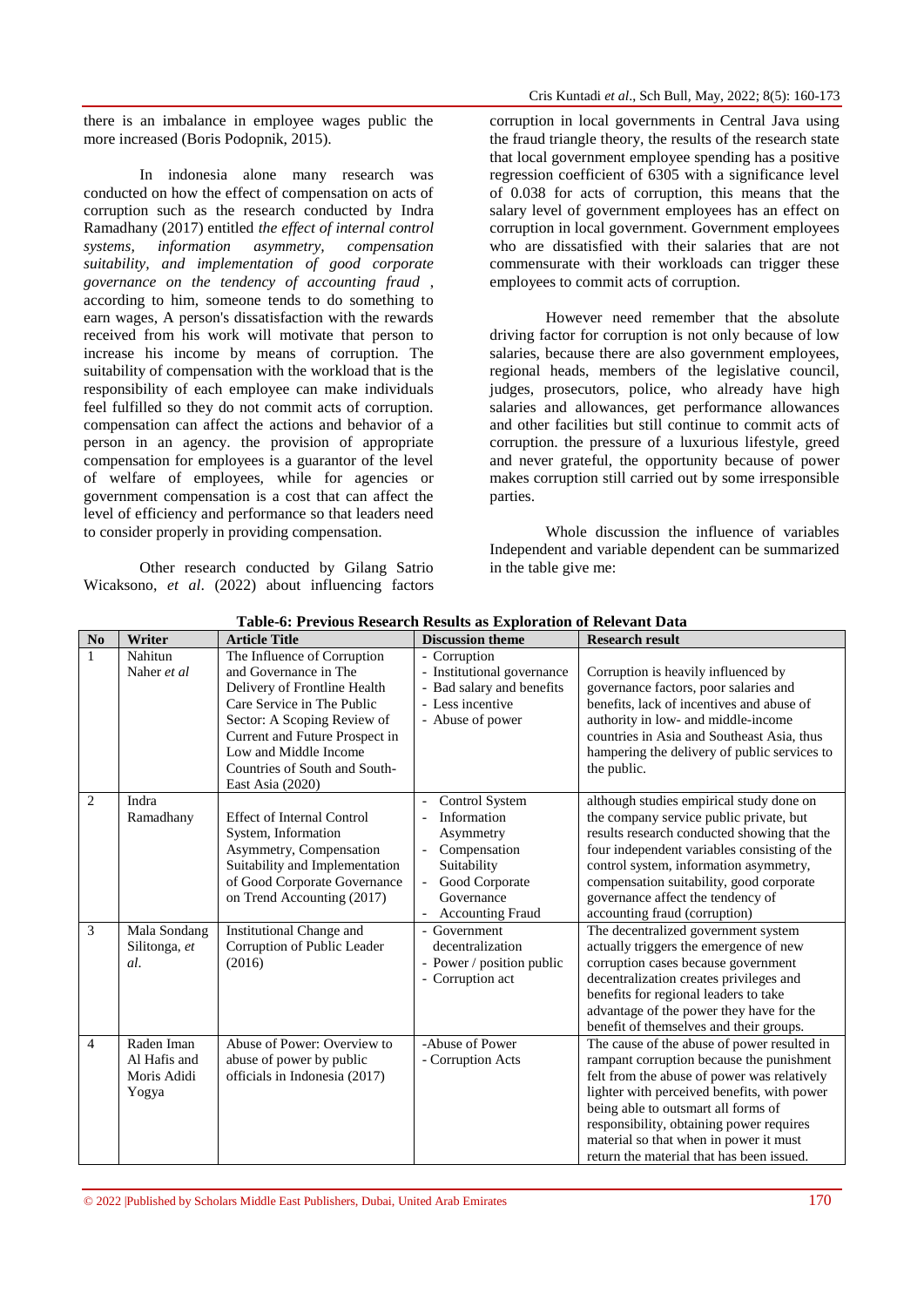Cris Kuntadi *et al*., Sch Bull, May, 2022; 8(5): 160-173

| $\mathbf{No}$ | Writer                                                        | <b>Article Title</b>                                               | <b>Discussion theme</b>                              | <b>Research result</b>                                                                                                                                                                                                                                               |
|---------------|---------------------------------------------------------------|--------------------------------------------------------------------|------------------------------------------------------|----------------------------------------------------------------------------------------------------------------------------------------------------------------------------------------------------------------------------------------------------------------------|
| 5             | Gilang Satryo<br>Wicaksono                                    | Analysis of Factors Affecting<br>Corruption in Central Java        | - Regional Financial<br>Performance                  | Financial performance, internal audit<br>capability, and the influence of audit                                                                                                                                                                                      |
|               | and Tri<br>Jatmiko                                            | <b>Regional Government Using</b><br>Fraud Triangle Theory (2022)   | - Regional Income<br>- Regional Capital              | opinion have a negative effect on acts of<br>corruption, while regional income, capital                                                                                                                                                                              |
|               | Wahyu<br>Prabowo                                              |                                                                    | Expenditure<br>- Internal Audit Ability              | expenditures and personnel expenditures<br>have a positive influence on acts of                                                                                                                                                                                      |
|               |                                                               |                                                                    | - Effect of Audit Opinion<br>- Shopping for regional | corruption.                                                                                                                                                                                                                                                          |
|               |                                                               |                                                                    | employees<br>- Corruption                            |                                                                                                                                                                                                                                                                      |
| 6             | <b>Fitria Andalus</b><br>Handayani,<br>Mohamad<br>Ichsana Nur | Implementation of Good<br>Governance in Indonesia<br>(2019)        | Good governance<br>Governance<br>Corruption Act      | Good Governance in Indonesia, in its<br>implementation there are still leaks due to<br>lack of transparency. It can be seen in the<br>Corruption Perception Index figures from<br>year to year that Indonesia has indeed<br>improved, but the level of corruption in |
|               |                                                               |                                                                    |                                                      | Indonesia is still low relatively tall if<br>compared with other Southeast Asian                                                                                                                                                                                     |
|               |                                                               |                                                                    |                                                      | countries. The existence of a symbiotic<br>relationship of mutualism between the                                                                                                                                                                                     |
|               |                                                               |                                                                    |                                                      | government and business actors in<br>government activities is a gap for acts of                                                                                                                                                                                      |
|               |                                                               |                                                                    |                                                      | corruption, the complexity of the<br>bureaucracy in obtaining permits, the lack                                                                                                                                                                                      |
|               |                                                               |                                                                    |                                                      | of an integrated system and the absence of a<br>monitoring system can cause corruption to                                                                                                                                                                            |
| 7             | <b>Boris</b>                                                  | Does The Wage Gap between                                          | Compensation gap                                     | occur frequently in government.<br>The existence of a compensation gap                                                                                                                                                                                               |
|               | Podobnik,<br>Vuk Vukovic,                                     | Private and Public Sector<br><b>Encourage Political Corruption</b> | - Corruption act                                     | between the private sector and the public<br>sector, the small wages received by public                                                                                                                                                                              |
|               | H. Eugene<br>Stanley                                          | (2015)                                                             |                                                      | sector employees because they are<br>considered to have a light workload such as                                                                                                                                                                                     |
|               |                                                               |                                                                    |                                                      | employee sector private, dissatisfaction the                                                                                                                                                                                                                         |
|               |                                                               |                                                                    |                                                      | result in appearance action corruption in the<br>government sector                                                                                                                                                                                                   |
| $\,8\,$       | Vicky Zainul<br>Firmansyah,                                   | <b>Strengthening State</b><br>Administrative Law to Prevent        | State administrative<br>law                          | Corruption that occurs in government<br>usually occurs because of the weakness of                                                                                                                                                                                    |
|               | and Firdaus<br>Syam                                           | Corrupt Practices in the<br>Implementation of the                  | governance<br>corruption                             | state administrative law. This has an impact<br>on the lack of implementation and                                                                                                                                                                                    |
|               |                                                               | Bureaucracy in Indonesia                                           |                                                      | application of the principles of good<br>governance in the administration of the                                                                                                                                                                                     |
|               |                                                               |                                                                    |                                                      | state, both within state institutions and in<br>state officials of central and local                                                                                                                                                                                 |
|               |                                                               |                                                                    |                                                      | government to be able to close the<br>occurrence of acts of corruption.                                                                                                                                                                                              |
| 9             | <b>Bi</b> Concerned<br>Amrih                                  | The Effect of Governance and<br>E-Government on Corruption         | - Governance<br>e-government                         | The results of the research conducted show<br>that empirically E-government has a                                                                                                                                                                                    |
|               | Rahayuningty<br>as                                            |                                                                    | - Corruption                                         | negative effect on corruption, but the<br>research also shows that governance                                                                                                                                                                                        |
|               |                                                               |                                                                    |                                                      | (accountability, fairness, level of<br>decentralization, professionalism,                                                                                                                                                                                            |
|               |                                                               |                                                                    |                                                      | transparency, and responsiveness) has an                                                                                                                                                                                                                             |
| 10            | Mala Sondang                                                  | Setting a good example? the                                        | leadership<br>$\overline{\phantom{a}}$               | effect on the probability of corruption.<br>The leadership figure of public officials                                                                                                                                                                                |
|               | Silitonga, et<br>al.                                          | effect of leader and peer<br>behavior on corruption among          | power<br>corruption<br>$\overline{a}$                | who have public power has contributed to<br>the rationalization of corruption in a public                                                                                                                                                                            |
|               |                                                               | Indonesian senior civil servants<br>(2019)                         |                                                      | organization. The behavior of a corrupt<br>leader will affect the behavior of his                                                                                                                                                                                    |
|               |                                                               |                                                                    |                                                      | subordinates, so strong control and<br>sanctions are needed for state officials and                                                                                                                                                                                  |
|               |                                                               |                                                                    |                                                      | civil servants who are involved in<br>corruption, besides that a leader must be                                                                                                                                                                                      |
|               |                                                               |                                                                    |                                                      | able to set a good example by refusing to                                                                                                                                                                                                                            |
|               |                                                               |                                                                    |                                                      | accept bribes.                                                                                                                                                                                                                                                       |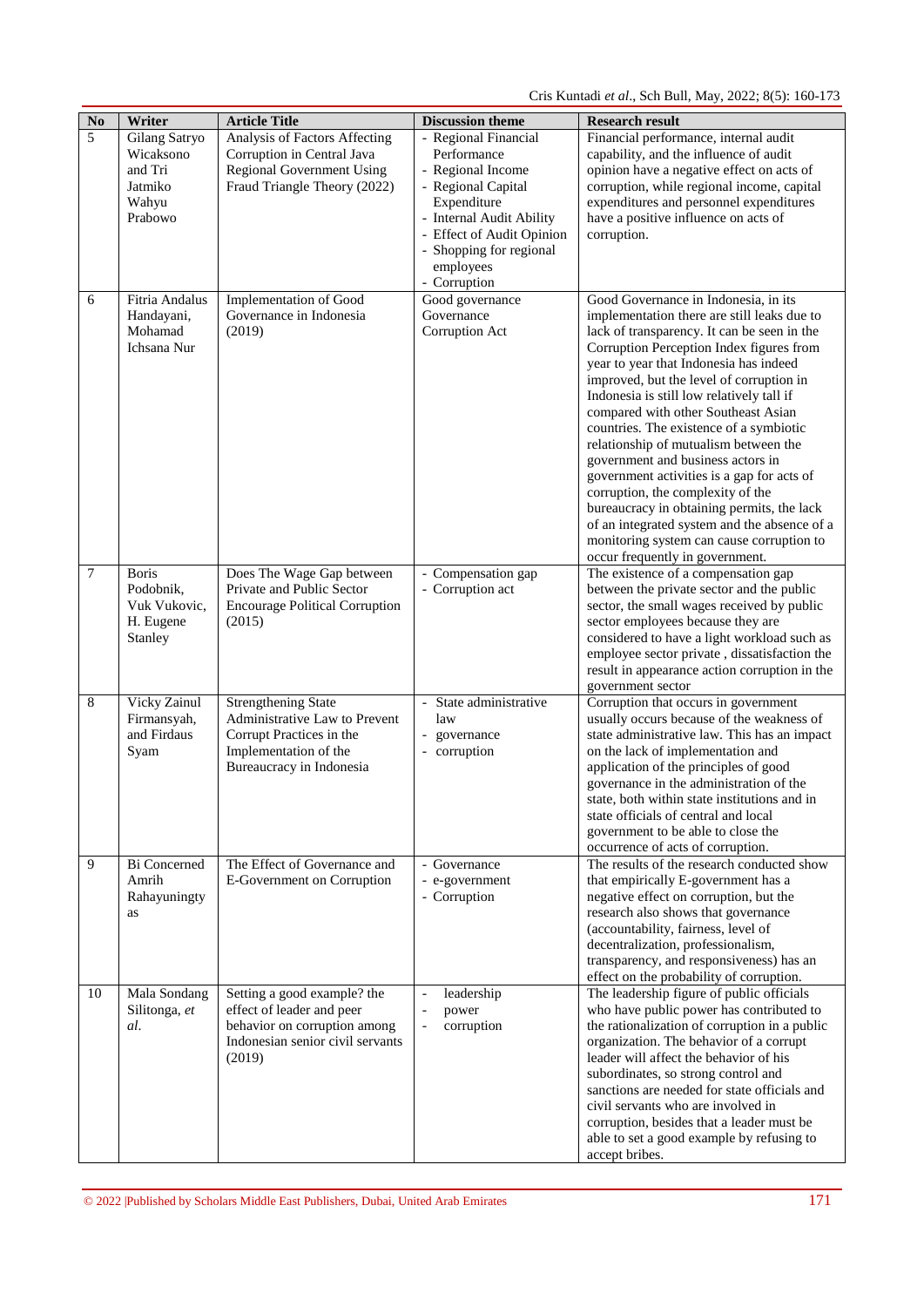# **CONCEPTUAL FRAMEWORK**

The conceptual framework describes the relationship between independent variables with variable dependent, article this will show existence influence among power, governance and compensation for acts of corruption. Based on the formulation of the

problem, discussion of the influence between variables obtained from literature research relevant previous articles and reference books related to the analyzed variables, the framework for this article is obtained as follows:



**Fig-1: Conceptual framework**

Based on the conceptual framework picture above, full power (x1) over the APBN/D is owned by public officials or state administrators who carry out executive, legislative and judicial functions in central and local government, governance (x2) where government organizations are mostly tasked with primarily providing public services to the community as

well as compensation  $(x3)$  received by government employees and state administrators for acts of corruption (y) that occur in a country. The writing discussion was searched through 10 related articles, wetting the Independent variables (x1, x2, x3) which affected the dependent variable (y) each of the 4 articles.

| No             | Writer                             | Variable x / h |            |         | <b>Variable</b> |
|----------------|------------------------------------|----------------|------------|---------|-----------------|
|                |                                    | x 1/h 1        | $x$ 2/ h 2 | x 3/h 3 |                 |
|                | Nahitun Naher, et al.              |                | v          |         | v               |
| $\overline{2}$ | Indra Ramadhany                    |                |            |         |                 |
| 3              | Mala Sondang Silitonga, et al.     |                |            |         |                 |
| $\overline{4}$ | Raden Iman AH and Moris Adidi Y    |                |            |         |                 |
| 5              | Gilang SW and Tri Jatmiko WP       |                |            | v       |                 |
| 6              | Fitria Andalus H, Mohamad IN       |                | v          |         | v               |
| $\overline{7}$ | Boris Podobnik, Vuk V, H. Eugene S |                |            |         |                 |
| 8              | Mala Sondang Silitonga, et al.     | V              |            |         |                 |
| 9              | Vicky Zainul                       |                | V          |         |                 |
| 10             | Dwi Prihatni Amrih Rahayuningtyas  |                | v          |         |                 |

| Table-7: Previous research variables used in writing |  |  |
|------------------------------------------------------|--|--|
|                                                      |  |  |

# **CONCLUSIONS AND SUGGESTIONS Conclusion**

Based on the theory, the relevant articles that have been discussed in the discussion, then could concluded that power in the sector public influence on acts of corruption. the power possessed by state officials in the executive, legislative, and judicial fields in making policies related to administration, financial management of APBN/D and other regulations in government life, and/or civil servants who have duties and authorities related to public services to the community is often a gap for corruption in the

government that can harm the country. Governance \_ government influential against acts of corruption. Bad governance as weak system internal control, the absence of an integrated system and the absence of a performance appraisal system in the public sector which has the main duties and functions in public services are factors for action corruption often done. Compensation influential to acts of corruption. Compensation that is the right of everyone for the work that has been done, low compensation and not in accordance with the workload can influence someone to commit acts of corruption